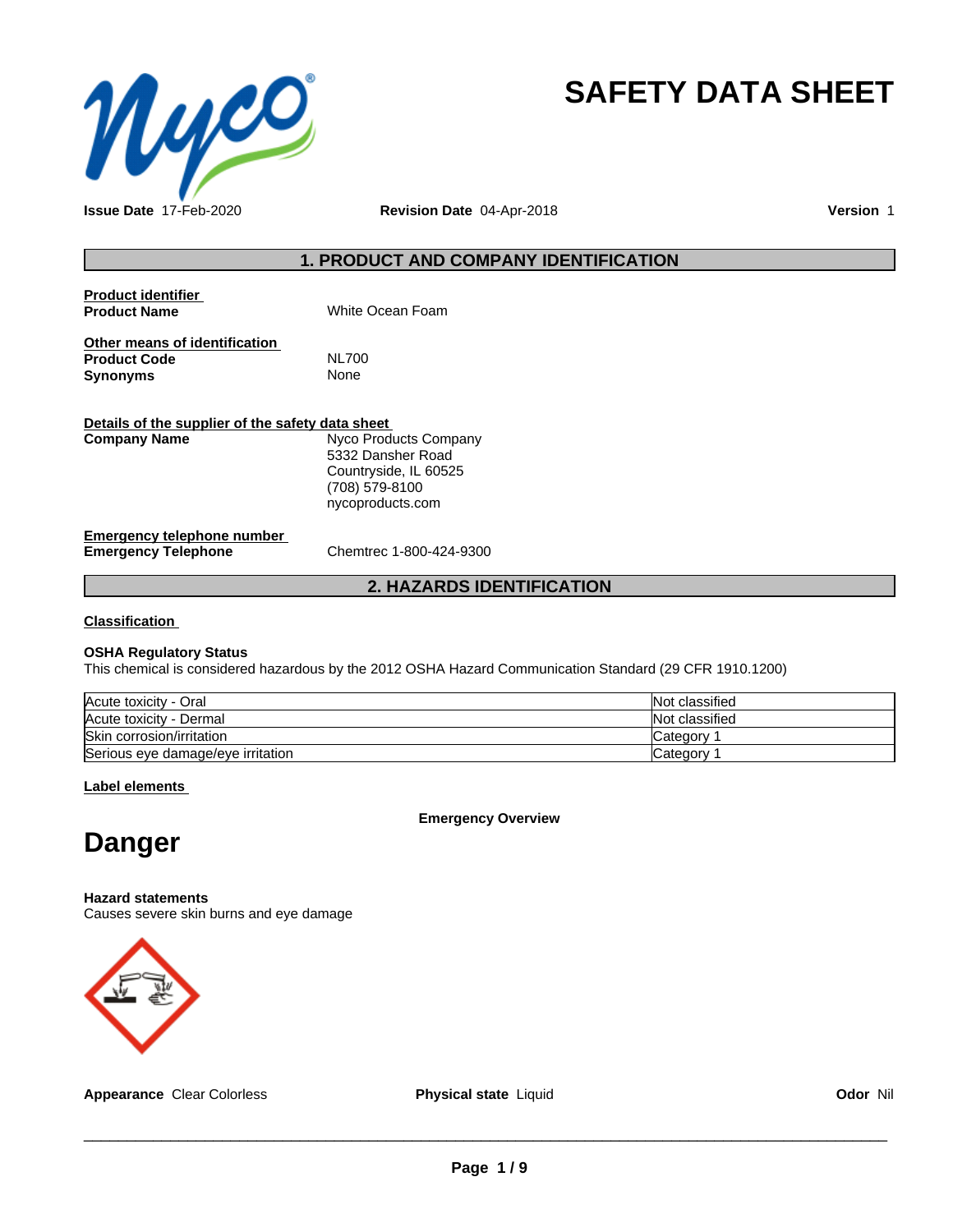#### **Precautionary Statements - Prevention**

Do not breathe dust/fume/gas/mist/vapors/spray Wash face, hands and any exposed skin thoroughly after handling Wear protective gloves/protective clothing/eye protection/face protection

#### **Precautionary Statements - Response**

Specific Treatment (See Section 4 on the SDS) IF IN EYES: Rinse cautiously with water for several minutes. Remove contact lenses, if present and easy to do. Continue rinsing Immediately call a POISON CENTER or doctor/physician IF ON SKIN (or hair): Remove/Take off immediately all contaminated clothing. Rinse skin with water/shower Wash contaminated clothing before reuse IF INHALED: Remove victim to fresh air and keep at rest in a position comfortable for breathing Immediately call a POISON CENTER or doctor/physician IF SWALLOWED: Rinse mouth. DO NOT induce vomiting Drink plenty of water Immediately call a POISON CENTER or doctor/physician

## **Precautionary Statements - Storage**

Store locked up

#### **Precautionary Statements - Disposal**

Disposal should be in accordance with applicable regional, national and local laws and regulations

#### **Hazards not otherwise classified (HNOC)**

**Other Information**

- Harmful to aquatic life with long lasting effects  $\overline{\phantom{a}}$
- Harmful to aquatic life

Unknown Acute Toxicity 0% of the mixture consists of ingredient(s) of unknown toxicity

#### **3. COMPOSITION/INFORMATION ON INGREDIENTS**

| <b>Chemical Name</b>                    | <b>CAS No.</b> | Weight-% | <b>Trade Secret</b> |
|-----------------------------------------|----------------|----------|---------------------|
| <b>Phosphoric Acid</b>                  | 7664-38-2      | 10-30    |                     |
| Nonylphenol Polyethylene Glycol Ether   | 127087-87-0    | 1-5      |                     |
| Didecyl Dimethyl Ammonium Chloride      | 7173-51-5      | 1-5      |                     |
| Quaternary Ammonium Compounds           | 68424-85-1     | 1-5      |                     |
| Benzyl-C12-C16-alkyldimethyl, Chlorides |                |          |                     |

\*The exact percentage (concentration) of composition has been withheld as a trade secret.

#### **4. FIRST AID MEASURES**

| <b>First aid measures</b> |                                                                                                                                                                                                                                                                  |
|---------------------------|------------------------------------------------------------------------------------------------------------------------------------------------------------------------------------------------------------------------------------------------------------------|
| <b>General advice</b>     | Immediate medical attention is required.                                                                                                                                                                                                                         |
| <b>Skin Contact</b>       | Wash off immediately with soap and plenty of water while removing all contaminated<br>clothes and shoes. For minor skin contact, avoid spreading material on unaffected skin. For<br>severe burns, immediate medical attention is required.                      |
| Eye contact               | Immediately flush with plenty of water. After initial flushing, remove any contact lenses and<br>continue flushing for at least 15 minutes. Keep eye wide open while rinsing. Do not rub<br>affected area. Immediately call a POISON CENTER or doctor/physician. |
| <b>Inhalation</b>         | Remove to fresh air. Call a physician or poison control center immediately. If not breathing,<br>give artificial respiration. If breathing is difficult, give oxygen.                                                                                            |
| Ingestion                 | Clean mouth with water. Drink plenty of water. Do NOT induce vomiting. Never give<br>anything by mouth to an unconscious person. Call a physician or poison control center<br>immediately.                                                                       |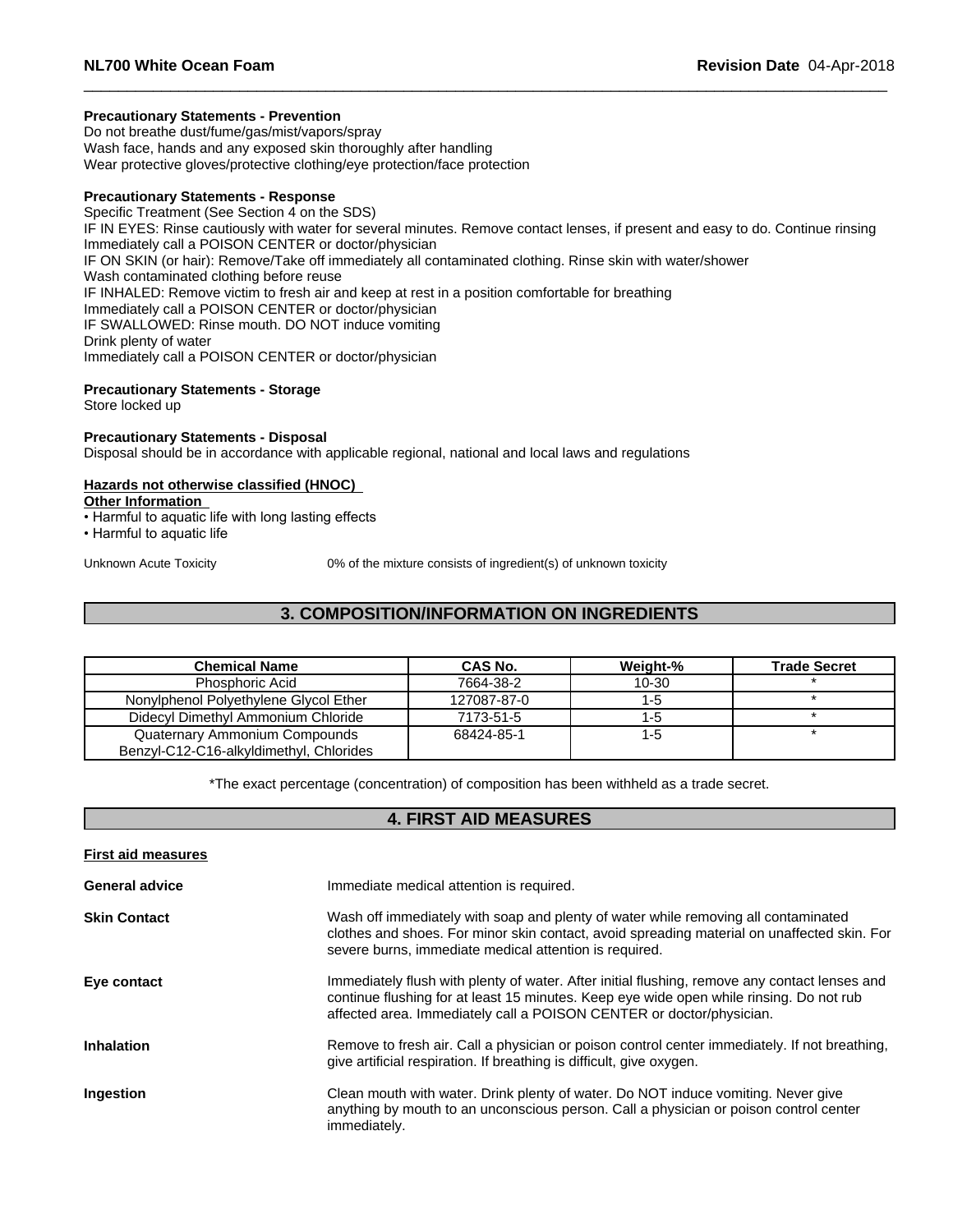| Self-protection of the first aider                          | Use personal protective equipment as required. Avoid contact with skin, eyes or clothing.<br>Do not use mouth-to-mouth method if victim ingested or inhaled the substance; give<br>artificial respiration with the aid of a pocket mask equipped with a one-way valve or other<br>proper respiratory medical device.                                                      |
|-------------------------------------------------------------|---------------------------------------------------------------------------------------------------------------------------------------------------------------------------------------------------------------------------------------------------------------------------------------------------------------------------------------------------------------------------|
| Most important symptoms and effects, both acute and delayed |                                                                                                                                                                                                                                                                                                                                                                           |
| <b>Symptoms</b>                                             | Any additional important symptoms and effects are described in Section 11: Toxicology<br>Information.                                                                                                                                                                                                                                                                     |
|                                                             | Indication of any immediate medical attention and special treatment needed                                                                                                                                                                                                                                                                                                |
| Note to physicians                                          | Product is a corrosive material. Use of gastric lavage or emesis is contraindicated.<br>Possible perforation of stomach or esophagus should be investigated. Do not give<br>chemical antidotes. Asphyxia from glottal edema may occur. Marked decrease in blood<br>pressure may occur with moist rales, frothy sputum, and high pulse pressure. Treat<br>symptomatically. |
|                                                             | <b>5. FIRE-FIGHTING MEASURES</b>                                                                                                                                                                                                                                                                                                                                          |

#### **Suitable extinguishing media**

Use extinguishing measures that are appropriate to local circumstances and the surrounding environment.

**Unsuitable extinguishing media** Caution: Use of water spray when fighting fire may be inefficient.

#### **Specific hazards arising from the chemical**

The product causes burns of eyes, skin and mucous membranes. Thermal decomposition can lead to release of irritating and toxic gases and vapors. In the event of fire and/or explosion do not breathe fumes.

#### **Explosion data Sensitivity to Mechanical Impact** None. **Sensitivity to Static Discharge** None.

#### **Protective equipment and precautions for firefighters**

As in any fire, wear self-contained breathing apparatus pressure-demand, MSHA/NIOSH (approved or equivalent) and full protective gear.

## **6. ACCIDENTAL RELEASE MEASURES**

#### **Personal precautions, protective equipment and emergency procedures**

| Evacuate personnel to safe areas. Use personal protective equipment as required. Avoid<br>contact with skin, eyes or clothing. Keep people away from and upwind of spill/leak.                                                                                                               |  |  |
|----------------------------------------------------------------------------------------------------------------------------------------------------------------------------------------------------------------------------------------------------------------------------------------------|--|--|
|                                                                                                                                                                                                                                                                                              |  |  |
| Do not allow into any storm sewer drains, lakes, streams, ponds, estuaries, oceans or other<br>surface water bodies. Should not be released into the environment. Dispose of according to<br>all local city, state and federal rules and regulations.                                        |  |  |
| Methods and material for containment and cleaning up                                                                                                                                                                                                                                         |  |  |
| Prevent further leakage or spillage if safe to do so.                                                                                                                                                                                                                                        |  |  |
| Dike far ahead of liquid spill for later disposal. Soak up with inert absorbent material. Take<br>up mechanically, placing in appropriate containers for disposal. Clean contaminated surface<br>thoroughly. Prevent product from entering drains. Dam up. After cleaning, flush away traces |  |  |
|                                                                                                                                                                                                                                                                                              |  |  |

#### **7. HANDLING AND STORAGE**

#### **Precautions for safe handling**

**Advice on safe handling** Use personal protective equipment as required. Avoid contact with skin, eyes or clothing.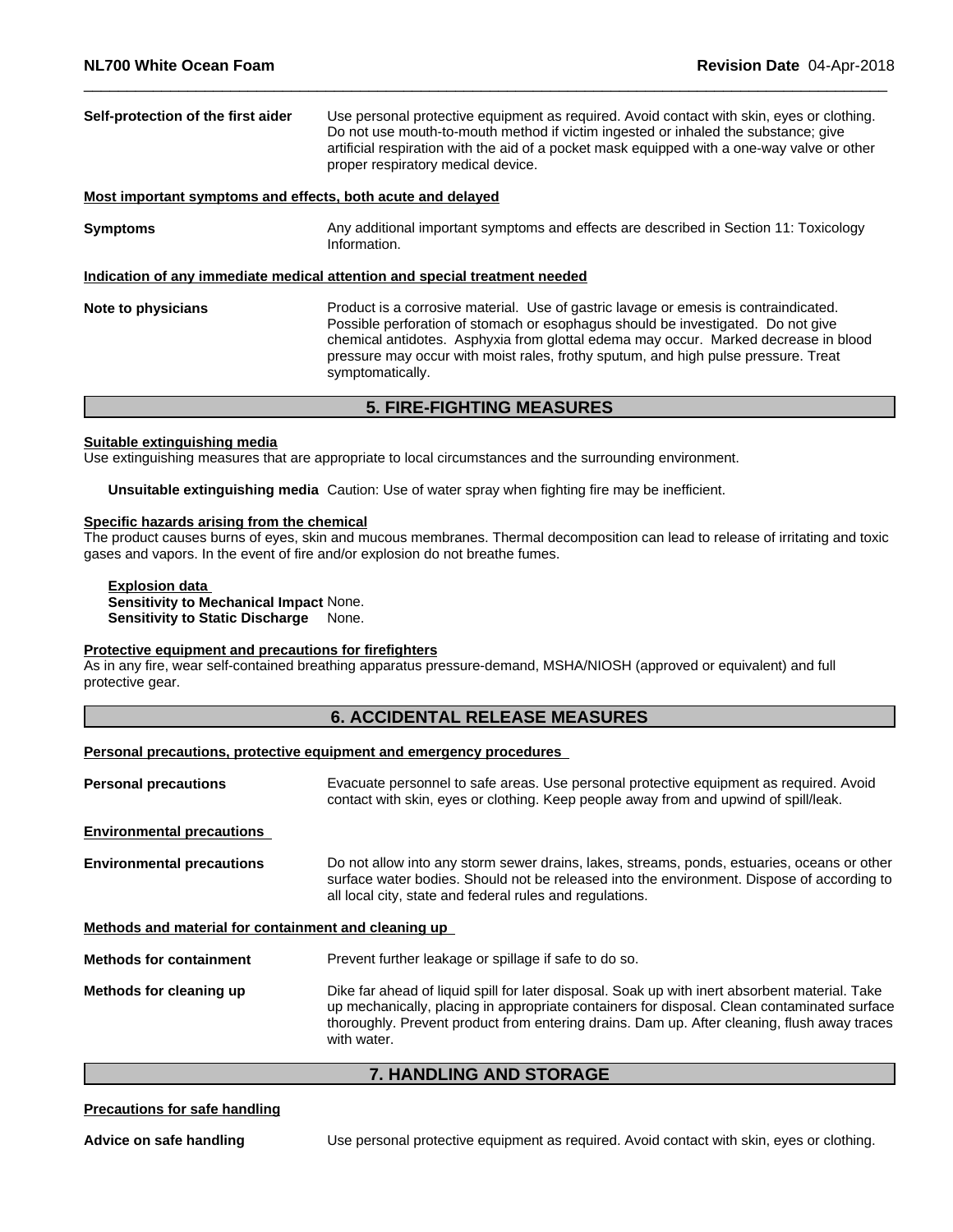Ensure adequate ventilation, especially in confined areas. In case of insufficient ventilation, wear suitable respiratory equipment. Use only with adequate ventilation and in closed systems. Always add acid to water.

#### **Conditions for safe storage, including any incompatibilities**

| <b>Storage Conditions</b> | Keep container tightly closed in a dry and well-ventilated place. Keep out of the reach of<br>children. Keep containers tightly closed in a dry, cool and well-ventilated place. Keep in<br>properly labeled containers. |
|---------------------------|--------------------------------------------------------------------------------------------------------------------------------------------------------------------------------------------------------------------------|
| Incompatible materials    | Incompatible with strong acids and bases. Incompatible with oxidizing agents. Strong<br>bases. Strong reducing agents. Metals.                                                                                           |

## **8. EXPOSURE CONTROLS/PERSONAL PROTECTION**

#### **Control parameters**

## **Exposure Guidelines** .

| <b>Chemical Name</b>     | <b>ACGIH TLV</b>          | <b>OSHA PEL</b>                       | <b>NIOSH IDLH</b>            |
|--------------------------|---------------------------|---------------------------------------|------------------------------|
| Phosphoric Acid          | STEL: 3 mg/m <sup>3</sup> | TWA: 1 $mq/m3$                        | IDLH: 1000 mg/m <sup>3</sup> |
| 7664-38-2                | TWA: 1 $mq/m3$            | (vacated) TWA: 1 $mg/m3$              | TWA: 1 $mg/m3$               |
|                          |                           | (vacated) STEL: 3 mg/m <sup>3</sup>   | STEL: $3 \text{ mg/m}^3$     |
| Ethanol                  | STEL: 1000 ppm            | TWA: 1000 ppm                         | IDLH: 3300 ppm               |
| 64-17-5                  |                           | TWA: 1900 mg/m <sup>3</sup>           | TWA: 1000 ppm                |
|                          |                           | (vacated) TWA: 1000 ppm               | TWA: $1900 \text{ mg/m}^3$   |
|                          |                           | (vacated) TWA: 1900 mg/m $3$          |                              |
| <b>Hydrochloric Acid</b> | Ceiling: 2 ppm            | (vacated) Ceiling: 5 ppm              | IDLH: 50 ppm                 |
| 7647-01-0                |                           | (vacated) Ceiling: $7 \text{ mg/m}^3$ | Ceiling: 5 ppm               |
|                          |                           | Ceiling: 5 ppm                        | Ceiling: $7 \text{ mg/m}^3$  |
|                          |                           | Ceiling: $7 \text{ mg/m}^3$           |                              |

*NIOSH IDLH Immediately Dangerous to Life or Health*

**Other Information** Vacated limits revoked by the Court of Appeals decision in AFL-CIO v.OSHA, 965 F.2d 962 (11th Cir., 1992).

#### **Appropriate engineering controls**

| <b>Engineering Controls</b>                                           | Showers, Eyewash stations & Ventilation systems.                                                                                                                                                                                                                                                                                                                                                            |  |  |  |
|-----------------------------------------------------------------------|-------------------------------------------------------------------------------------------------------------------------------------------------------------------------------------------------------------------------------------------------------------------------------------------------------------------------------------------------------------------------------------------------------------|--|--|--|
| Individual protection measures, such as personal protective equipment |                                                                                                                                                                                                                                                                                                                                                                                                             |  |  |  |
| <b>Eye/face protection</b>                                            | Tight sealing safety goggles. Wear a face shield if splashing hazard exists.                                                                                                                                                                                                                                                                                                                                |  |  |  |
| Skin and body protection                                              | Wear impervious protective clothing, including boots, gloves, lab coat, apron or coveralls,<br>as appropriate, to prevent skin contact.                                                                                                                                                                                                                                                                     |  |  |  |
| <b>Respiratory protection</b>                                         | If exposure limits are exceeded or irritation is experienced, NIOSH/MSHA approved<br>respiratory protection should be worn. Positive-pressure supplied air respirators may be<br>required for high airborne contaminant concentrations. Respiratory protection must be<br>provided in accordance with current local regulations.                                                                            |  |  |  |
| <b>General Hygiene</b>                                                | When using do not eat, drink or smoke. Keep away from food, drink and animal feeding<br>stuffs. Contaminated work clothing should not be allowed out of the workplace. Regular<br>cleaning of equipment, work area and clothing is recommended. Avoid contact with skin,<br>eyes or clothing. Take off all contaminated clothing and wash it before reuse. Wear suitable<br>gloves and eye/face protection. |  |  |  |

## **9. PHYSICAL AND CHEMICAL PROPERTIES**

#### **Information on basic physical and chemical properties**

| <b>Physical state</b> | Liauid                 |
|-----------------------|------------------------|
| Appearance            | <b>Clear Colorless</b> |
| Color                 | Colorless              |
| Odor                  | Nil                    |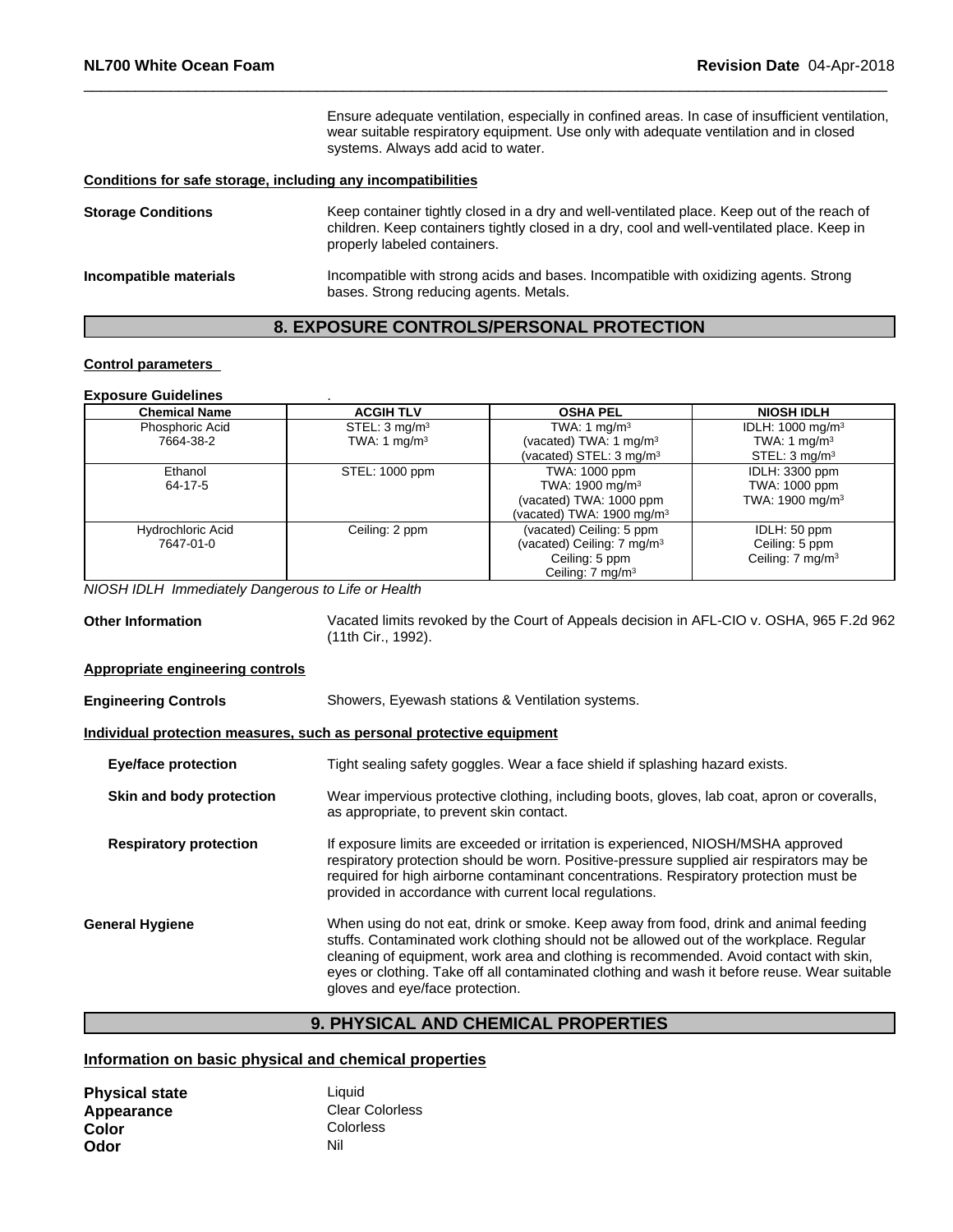| <b>Odor threshold</b>             | No Information available |                  |
|-----------------------------------|--------------------------|------------------|
| <b>Property</b>                   | Values                   | Remarks • Method |
| рH                                | $1.5 - 2.5$              |                  |
| <b>Specific Gravity</b>           | 1.08                     |                  |
| <b>Viscosity</b>                  | $> 800$ cP @ 25°C        |                  |
| Melting point/freezing point      | No Information available |                  |
| <b>Flash point</b>                | No Information available |                  |
| Boiling point / boiling range     | 100 °C / 212 °F Degrees  |                  |
| <b>Evaporation rate</b>           | No Information available |                  |
| Flammability (solid, gas)         | No data available        |                  |
| <b>Flammability Limits in Air</b> |                          |                  |
| <b>Upper flammability limit:</b>  | No Information available |                  |
| Lower flammability limit:         | No Information available |                  |
| Vapor pressure                    | No Information available |                  |
| Vapor density                     | No Information available |                  |
| <b>Water solubility</b>           | Complete                 |                  |
| <b>Partition coefficient</b>      | No Information available |                  |
| <b>Autoignition temperature</b>   | No Information available |                  |
| <b>Decomposition temperature</b>  | No Information available |                  |
| <b>Other Information</b>          |                          |                  |
| <b>Density Lbs/Gal</b>            | 9.0                      |                  |
| VOC Content (%)                   | 0.42                     |                  |

## **10. STABILITY AND REACTIVITY**

#### **Reactivity**

No data available

**VOC** Content (%)

#### **Chemical stability**

Stable under recommended storage conditions.

#### **Possibility of Hazardous Reactions**

None under normal processing.

#### **Conditions to avoid**

Exposure to air or moisture over prolonged periods. Extremes of temperature and direct sunlight.

#### **Incompatible materials**

Incompatible with strong acids and bases. Incompatible with oxidizing agents. Strong bases. Strong reducing agents. Metals.

#### **Hazardous Decomposition Products**

Thermal decomposition can lead to release of irritating and toxic gases and vapors.

## **11. TOXICOLOGICAL INFORMATION**

#### **Information on likely routes of exposure**

| <b>Product Information</b> |                                                                                                                                               | The primary effects and toxicity of this material are due to it corrosive nature.                                                                                               |                        |  |  |
|----------------------------|-----------------------------------------------------------------------------------------------------------------------------------------------|---------------------------------------------------------------------------------------------------------------------------------------------------------------------------------|------------------------|--|--|
| <b>Inhalation</b>          |                                                                                                                                               | Avoid breathing vapors or mists. Breathing of vapor can cause respiratory irritation and<br>inflammation. Breathing of mist or liquid can cause burns to the respiratory tract. |                        |  |  |
| Eye contact                |                                                                                                                                               | Avoid contact with eyes. Corrosive. Causes severe eye damage.                                                                                                                   |                        |  |  |
| <b>Skin Contact</b>        |                                                                                                                                               | Avoid contact with skin. Corrosive. Contact with skin may cause severe irritation and burns.                                                                                    |                        |  |  |
| Ingestion                  | Do not taste or swallow. Ingestion causes acute irritation and burns to the mucous<br>membranes of the mouth, trachea, esophagus and stomach. |                                                                                                                                                                                 |                        |  |  |
| <b>Chemical Name</b>       | Oral LD50                                                                                                                                     | Dermal LD50                                                                                                                                                                     | <b>Inhalation LC50</b> |  |  |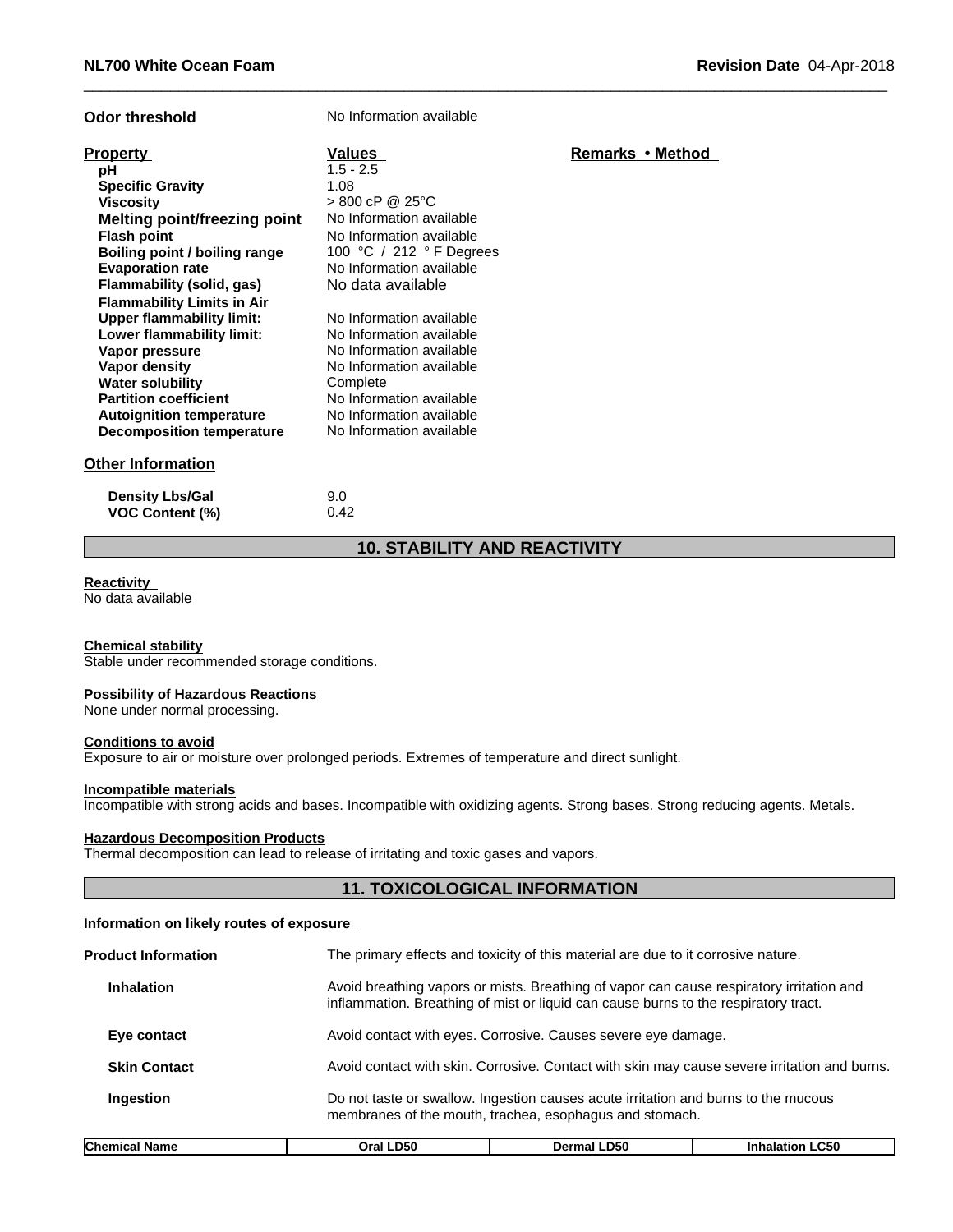| Phosphoric Acid<br>17664-38-2                                                                                                      | $= 1530$ mg/kg (Rat)                                                                | $= 2740$ mg/kg (Rabbit)                         | $> 850$ mg/m <sup>3</sup> (Rat) 1 h |
|------------------------------------------------------------------------------------------------------------------------------------|-------------------------------------------------------------------------------------|-------------------------------------------------|-------------------------------------|
| Nonylphenol Polyethylene Glycol<br>Ether<br>127087-87-0                                                                            | = 1310 mg/kg (Rat) = 2590 mg/kg = 2 mL/kg (Rabbit) = 1780 μL/kg<br>Rat <sup>'</sup> | Rabbit)                                         |                                     |
| Didecyl Dimethyl Ammonium<br><b>Chloride</b><br>17173-51-5                                                                         | $= 84$ mg/kg (Rat)                                                                  |                                                 |                                     |
| Quaternary Ammonium Compounds = $426$ mg/kg (Rat) = 850 mg/kg (<br>Benzyl-C12-C16-alkyldimethyl,<br><b>Chlorides</b><br>68424-85-1 | $\text{Rat}$ ) = 240 mg/kg ( $\text{Rat}$ )                                         | $= 2300$ mg/kg (Rabbit) = 1420<br>$mg/kg$ (Rat) |                                     |

## **Information on toxicological effects**

**Symptoms** No Information available.

**Delayed and immediate effects as well as chronic effects from short and long-term exposure**

| No Information available.<br><b>Sensitization</b><br>No Information available.<br>Germ cell mutagenicity<br>Carcinogenicity<br>The table below indicates whether each agency has listed any ingredient as a carcinogen.<br>Ethanol has been shown to be carcinogenic in long-term studies only when consumed as<br>alcoholic beverage.<br>ACGIH (American Conference of Governmental Industrial Hygienists)<br>A3 - Animal Carcinogen<br>IARC (International Agency for Research on Cancer)<br>Group 1 - Carcinogenic to Humans<br>NTP (National Toxicology Program)<br>Known - Known Carcinogen<br>OSHA (Occupational Safety and Health Administration of the US Department of Labor)<br>X - Present<br><b>Reproductive toxicity</b><br>No Information available.<br>No Information available.<br><b>STOT - single exposure</b><br><b>STOT - repeated exposure</b><br>No Information available.<br><b>Chronic toxicity</b><br>Chronic exposure to corrosive fumes/gases may cause erosion of the teeth followed by jaw<br>necrosis. Bronchial irritation with chronic cough and frequent attacks of pneumonia are<br>common. Gastrointestinal disturbances may also be seen. Ethanol has been shown to be<br>a reproductive toxin only when consumed as an alcoholic beverage. Avoid repeated<br>exposure. Possible risk of irreversible effects.<br>EYES, Respiratory system, Skin.<br><b>Target organ effects</b><br>No Information available.<br><b>Aspiration hazard</b><br>Numerical measures of toxicity - Product Information<br>0% of the mixture consists of ingredient(s) of unknown toxicity<br><b>Unknown Acute Toxicity</b><br>The following values are calculated based on chapter 3.1 of the GHS document.<br>ATEmix (oral)<br>7.934.00<br><b>ATEmix (dermal)</b><br>14,709.00 | <b>Corrosivity</b> | Causes burns. Extremely corrosive and destructive to tissue. Risk of serious damage to |
|------------------------------------------------------------------------------------------------------------------------------------------------------------------------------------------------------------------------------------------------------------------------------------------------------------------------------------------------------------------------------------------------------------------------------------------------------------------------------------------------------------------------------------------------------------------------------------------------------------------------------------------------------------------------------------------------------------------------------------------------------------------------------------------------------------------------------------------------------------------------------------------------------------------------------------------------------------------------------------------------------------------------------------------------------------------------------------------------------------------------------------------------------------------------------------------------------------------------------------------------------------------------------------------------------------------------------------------------------------------------------------------------------------------------------------------------------------------------------------------------------------------------------------------------------------------------------------------------------------------------------------------------------------------------------------------------------------------------------------------------------------------------------------------------|--------------------|----------------------------------------------------------------------------------------|
|                                                                                                                                                                                                                                                                                                                                                                                                                                                                                                                                                                                                                                                                                                                                                                                                                                                                                                                                                                                                                                                                                                                                                                                                                                                                                                                                                                                                                                                                                                                                                                                                                                                                                                                                                                                                |                    | eyes.                                                                                  |
|                                                                                                                                                                                                                                                                                                                                                                                                                                                                                                                                                                                                                                                                                                                                                                                                                                                                                                                                                                                                                                                                                                                                                                                                                                                                                                                                                                                                                                                                                                                                                                                                                                                                                                                                                                                                |                    |                                                                                        |
|                                                                                                                                                                                                                                                                                                                                                                                                                                                                                                                                                                                                                                                                                                                                                                                                                                                                                                                                                                                                                                                                                                                                                                                                                                                                                                                                                                                                                                                                                                                                                                                                                                                                                                                                                                                                |                    |                                                                                        |
|                                                                                                                                                                                                                                                                                                                                                                                                                                                                                                                                                                                                                                                                                                                                                                                                                                                                                                                                                                                                                                                                                                                                                                                                                                                                                                                                                                                                                                                                                                                                                                                                                                                                                                                                                                                                |                    |                                                                                        |
|                                                                                                                                                                                                                                                                                                                                                                                                                                                                                                                                                                                                                                                                                                                                                                                                                                                                                                                                                                                                                                                                                                                                                                                                                                                                                                                                                                                                                                                                                                                                                                                                                                                                                                                                                                                                |                    |                                                                                        |
|                                                                                                                                                                                                                                                                                                                                                                                                                                                                                                                                                                                                                                                                                                                                                                                                                                                                                                                                                                                                                                                                                                                                                                                                                                                                                                                                                                                                                                                                                                                                                                                                                                                                                                                                                                                                |                    |                                                                                        |
|                                                                                                                                                                                                                                                                                                                                                                                                                                                                                                                                                                                                                                                                                                                                                                                                                                                                                                                                                                                                                                                                                                                                                                                                                                                                                                                                                                                                                                                                                                                                                                                                                                                                                                                                                                                                |                    |                                                                                        |
|                                                                                                                                                                                                                                                                                                                                                                                                                                                                                                                                                                                                                                                                                                                                                                                                                                                                                                                                                                                                                                                                                                                                                                                                                                                                                                                                                                                                                                                                                                                                                                                                                                                                                                                                                                                                |                    |                                                                                        |
|                                                                                                                                                                                                                                                                                                                                                                                                                                                                                                                                                                                                                                                                                                                                                                                                                                                                                                                                                                                                                                                                                                                                                                                                                                                                                                                                                                                                                                                                                                                                                                                                                                                                                                                                                                                                |                    |                                                                                        |
|                                                                                                                                                                                                                                                                                                                                                                                                                                                                                                                                                                                                                                                                                                                                                                                                                                                                                                                                                                                                                                                                                                                                                                                                                                                                                                                                                                                                                                                                                                                                                                                                                                                                                                                                                                                                |                    |                                                                                        |
|                                                                                                                                                                                                                                                                                                                                                                                                                                                                                                                                                                                                                                                                                                                                                                                                                                                                                                                                                                                                                                                                                                                                                                                                                                                                                                                                                                                                                                                                                                                                                                                                                                                                                                                                                                                                |                    |                                                                                        |
|                                                                                                                                                                                                                                                                                                                                                                                                                                                                                                                                                                                                                                                                                                                                                                                                                                                                                                                                                                                                                                                                                                                                                                                                                                                                                                                                                                                                                                                                                                                                                                                                                                                                                                                                                                                                |                    |                                                                                        |
|                                                                                                                                                                                                                                                                                                                                                                                                                                                                                                                                                                                                                                                                                                                                                                                                                                                                                                                                                                                                                                                                                                                                                                                                                                                                                                                                                                                                                                                                                                                                                                                                                                                                                                                                                                                                |                    |                                                                                        |
|                                                                                                                                                                                                                                                                                                                                                                                                                                                                                                                                                                                                                                                                                                                                                                                                                                                                                                                                                                                                                                                                                                                                                                                                                                                                                                                                                                                                                                                                                                                                                                                                                                                                                                                                                                                                |                    |                                                                                        |
|                                                                                                                                                                                                                                                                                                                                                                                                                                                                                                                                                                                                                                                                                                                                                                                                                                                                                                                                                                                                                                                                                                                                                                                                                                                                                                                                                                                                                                                                                                                                                                                                                                                                                                                                                                                                |                    |                                                                                        |
|                                                                                                                                                                                                                                                                                                                                                                                                                                                                                                                                                                                                                                                                                                                                                                                                                                                                                                                                                                                                                                                                                                                                                                                                                                                                                                                                                                                                                                                                                                                                                                                                                                                                                                                                                                                                |                    |                                                                                        |
|                                                                                                                                                                                                                                                                                                                                                                                                                                                                                                                                                                                                                                                                                                                                                                                                                                                                                                                                                                                                                                                                                                                                                                                                                                                                                                                                                                                                                                                                                                                                                                                                                                                                                                                                                                                                |                    |                                                                                        |
|                                                                                                                                                                                                                                                                                                                                                                                                                                                                                                                                                                                                                                                                                                                                                                                                                                                                                                                                                                                                                                                                                                                                                                                                                                                                                                                                                                                                                                                                                                                                                                                                                                                                                                                                                                                                |                    |                                                                                        |
|                                                                                                                                                                                                                                                                                                                                                                                                                                                                                                                                                                                                                                                                                                                                                                                                                                                                                                                                                                                                                                                                                                                                                                                                                                                                                                                                                                                                                                                                                                                                                                                                                                                                                                                                                                                                |                    |                                                                                        |
|                                                                                                                                                                                                                                                                                                                                                                                                                                                                                                                                                                                                                                                                                                                                                                                                                                                                                                                                                                                                                                                                                                                                                                                                                                                                                                                                                                                                                                                                                                                                                                                                                                                                                                                                                                                                |                    |                                                                                        |

#### **Ecotoxicity**

1.84% of the mixture consists of components(s) of unknown hazards to the aquatic environment

| <b>Chemical Name</b>            | Algae/aguatic plants | <b>Fish</b>                         | <b>Crustacea</b>             |
|---------------------------------|----------------------|-------------------------------------|------------------------------|
| Phosphoric Acid                 |                      | 3 - 3.5: 96 h Gambusia affinis mg/L | 4.6: 12 h Daphnia magna mg/L |
| 7664-38-2                       |                      | LC50                                | EC50                         |
| Nonylphenol Polyethylene Glycol |                      | 5:96 h Fish mg/L LC50               |                              |
| Ether                           |                      |                                     |                              |
| 127087-87-0                     |                      |                                     |                              |
| Quaternary Ammonium Compounds   |                      | 0.223 - 0.46: 96 h Lepomis          |                              |
| Benzyl-C12-C16-alkyldimethyl.   |                      | macrochirus mg/L LC50 static 0.823  |                              |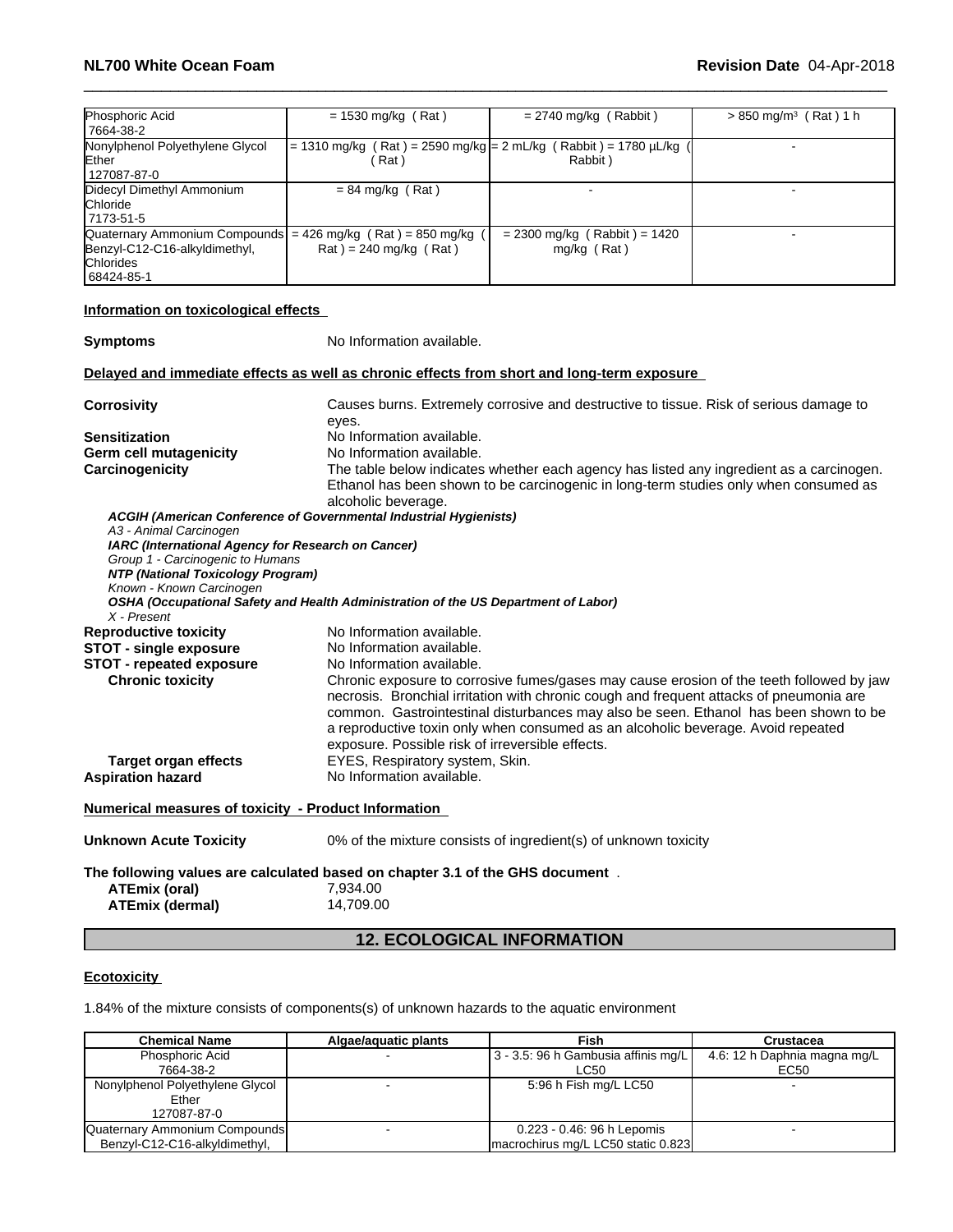| Chlorides<br>68424-85-1        | - 1.61: 96 h Oncorhynchus mykiss<br>mg/L LC50 static 2.4: 96 h Oryzias<br>latipes mg/L LC50 semi-static 1.3:<br>96 h Poecilia reticulata mg/L LC50<br>semi-static                   |                                                                                                                                |
|--------------------------------|-------------------------------------------------------------------------------------------------------------------------------------------------------------------------------------|--------------------------------------------------------------------------------------------------------------------------------|
| Ethanol<br>64-17-5             | 12.0 - 16.0: 96 h Oncorhynchus<br>mykiss mL/L LC50 static 100: 96 h<br>Pimephales promelas mg/L LC50<br>static 13400 - 15100: 96 h<br>Pimephales promelas mg/L LC50<br>flow-through | 9268 - 14221: 48 h Daphnia magna<br>mg/L LC50 10800: 24 h Daphnia<br>magna mg/L EC50 2: 48 h Daphnia<br>magna mg/L EC50 Static |
| Citric Acid<br>77-92-9         | 1516: 96 h Lepomis macrochirus<br>mg/L LC50 static                                                                                                                                  | 120: 72 h Daphnia magna mg/L<br>EC50                                                                                           |
| Hydrochloric Acid<br>7647-01-0 | 282: 96 h Gambusia affinis mg/L<br>LC50 static                                                                                                                                      |                                                                                                                                |

#### **Persistence and degradability**

No Information available.

#### **Bioaccumulation**

No Information available.

**Other adverse effects** No Information available

#### **13. DISPOSAL CONSIDERATIONS**

#### **Waste treatment methods**

**Disposal of wastes** Disposal should be in accordance with applicable regional, national and local laws and regulations. **Contaminated packaging** Do not reuse container.

This product contains one or more substances that are listed with the State of California as a hazardous waste.

| <b>Chemical Name</b>         | California Hazardous Waste Status |
|------------------------------|-----------------------------------|
| Phosphoric Acid<br>7664-38-2 | orrosive;                         |

#### **14. TRANSPORT INFORMATION**

The basic description below is specific to the container size. This information is provided for at a glance DOT information. Please refer to the container and/or shipping papers for the appropriate shipping description before tendering this material for shipment. For additional information, please contact the distributor listed in section 1 of this SDS.

**DOT UN/ID No.**<br>**Proper shipping name** Corrosive liquids, n.o.s. **Proper shipping name Hazard Class** 8 **Packing Group**<br> **Special Provisions IB3, T7, TP1, TP28 Special Provisions**<br>**Description UN1760, Corrosive liquids, n.o.s. (contains Phosphoric Acid), 8, III Emergency Response Guide Number** 154 **TDG UN/ID No.**<br>**Proper shipping name** Corrosive liquids, n.o.s. **Proper shipping name Hazard Class** 8

**Packing Group III** 

**Description** UN1760, Corrosive liquids, n.o.s. (contains Phosphoric Acid), 8, III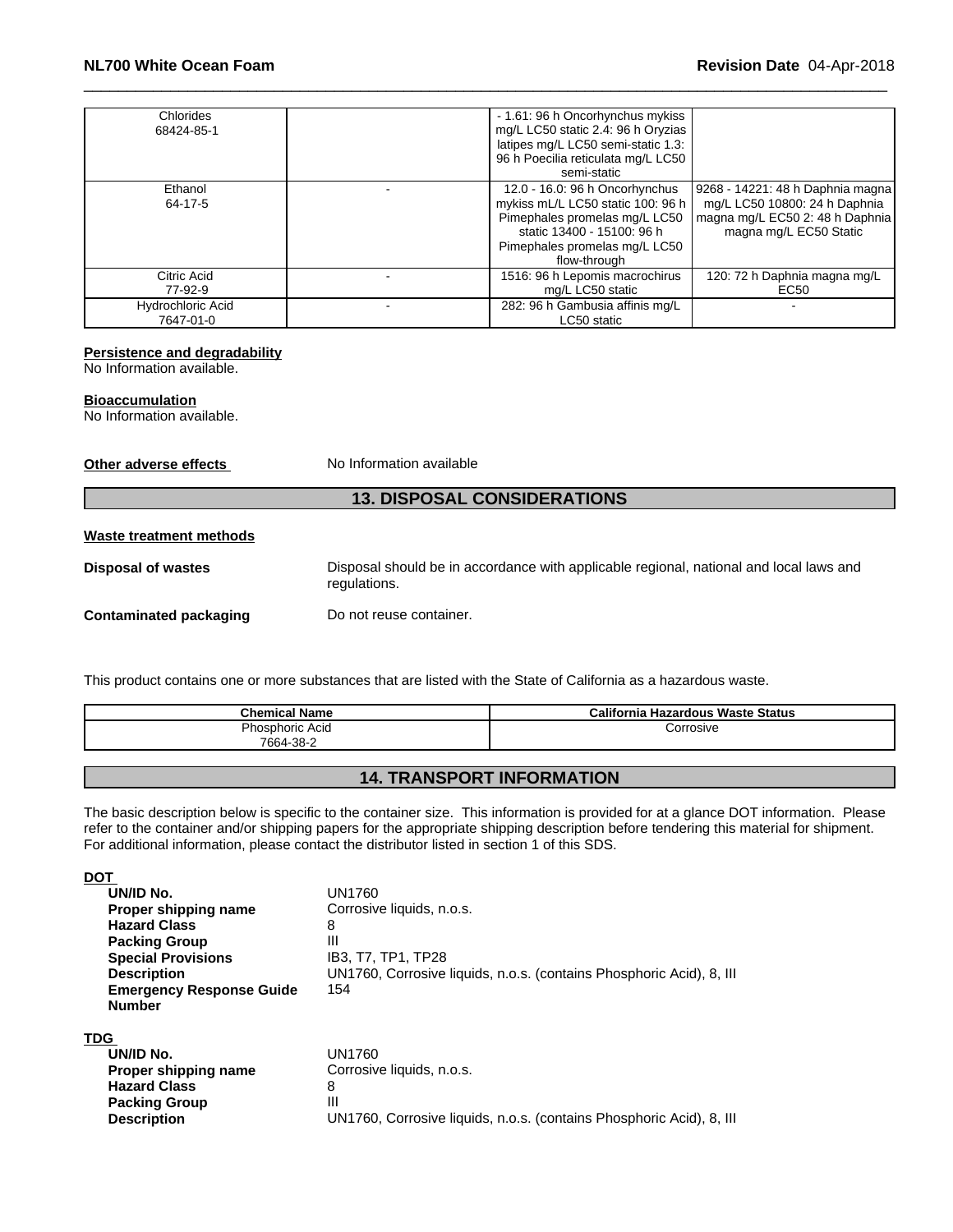## **15. REGULATORY INFORMATION**

| <b>International Inventories</b> |          |
|----------------------------------|----------|
| TSCA                             | Complies |
| <b>DSL/NDSL</b>                  | Complies |

 **Legend:** 

 **TSCA** - United States Toxic Substances Control Act Section 8(b) Inventory  **DSL/NDSL** - Canadian Domestic Substances List/Non-Domestic Substances List

#### **US Federal Regulations**

#### **SARA 313**

Section 313 of Title III of the Superfund Amendments and Reauthorization Act of 1986 (SARA). This product does not contain any chemicals which are subject to the reporting requirements of the Act and Title 40 of the Code of Federal Regulations, Part 372

#### **SARA 311/312 Hazard Categories**

| Acute health hazard               | Yes |
|-----------------------------------|-----|
| <b>Chronic Health Hazard</b>      | Yes |
| Fire hazard                       | Nο  |
| Sudden release of pressure hazard | N٥  |
| <b>Reactive Hazard</b>            | No  |

#### **CWA** (Clean Water Act)

This product contains the following substances which are regulated pollutants pursuant to the Clean Water Act (40 CFR 122.21 and 40 CFR 122.42)

| <b>Chemical Name</b>                | <b>CWA - Reportable</b><br>Quantities | <b>CWA - Toxic Pollutants</b> | <b>CWA - Priority Pollutants</b> | <b>CWA - Hazardous</b><br><b>Substances</b> |
|-------------------------------------|---------------------------------------|-------------------------------|----------------------------------|---------------------------------------------|
| <b>Phosphoric Acid</b><br>7664-38-2 | 5000 lb                               |                               |                                  |                                             |

#### **CERCLA**

This material, as supplied, contains one or more substances regulated as a hazardous substance under the Comprehensive Environmental Response Compensation and Liability Act (CERCLA) (40 CFR 302)

| <b>Chemical Name</b> | <b>Hazardous Substances RQs</b> | LA/SARA RQ<br>CERCL | <b>Reportable Quantity (RQ)</b> |
|----------------------|---------------------------------|---------------------|---------------------------------|
| Phosphoric Acid      | 5000 lb                         |                     | RQ 5000 lb final RQ             |
| 7664-38-2            |                                 |                     | RQ 2270 kg final RQ             |

#### **US State Regulations**

#### **California Proposition 65**

This product has been evaluated and does not require warning labeling under California Proposition 65.

#### **U.S. State Right-to-Know Regulations**

| <b>Chemical Name</b>     | <b>New Jersey</b> | <b>Massachusetts</b> | Pennsylvania |
|--------------------------|-------------------|----------------------|--------------|
| Phosphoric Acid          |                   |                      |              |
| 7664-38-2                |                   |                      |              |
| Ethanol                  |                   |                      |              |
| 64-17-5                  |                   |                      |              |
| <b>Hydrochloric Acid</b> |                   |                      |              |
| 7647-01-0                |                   |                      |              |

**U.S. EPA Label Information**

#### **EPA Pesticide Registration Number** Not Applicable

## **16. OTHER INFORMATION**